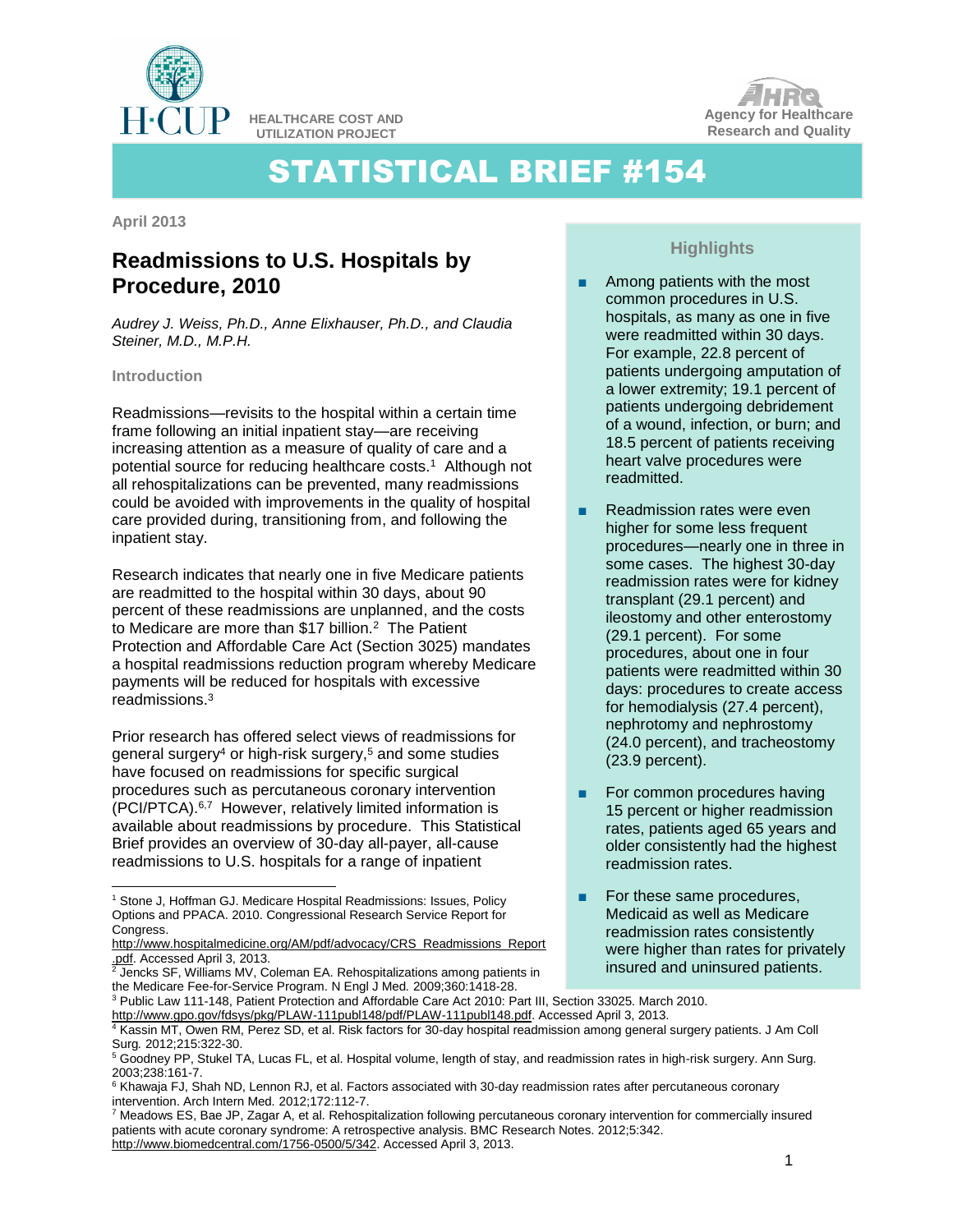procedures in 2010. It presents the most comprehensive national estimates on readmissions by procedure that is available to date.

In this Statistical Brief, *readmission* was defined as a subsequent hospital admission within 30 days following an original admission (or index stay) with a major operating room procedure that occurred from January through November 2010. All-cause readmissions were examined; thus, readmissions may or may not include procedures that were listed during the index stay. Readmissions were tracked across the same or different hospitals. Some readmissions may be planned or unavoidable—no attempt was made to remove these types of readmissions from the analysis.

Readmission rates using Healthcare Cost and Utilization Project (HCUP) data are provided for the most frequent procedures treated in U.S. hospitals during 2010 and for the procedures with the highest readmission rates. All estimates were taken from HCUPnet, the online query system that provides free access to information from HCUP. $8$  For a subset of procedures, readmission rates are presented by age group and expected payer (insurance status). Patients younger than 1 year were excluded from this analysis. Readmission rates were calculated without risk adjustment.

Appendix A provides detailed information on readmission rates for most procedures performed in U.S. hospitals in 2010. The table provides information on the number of index stays for each procedure, the number of all-cause readmissions within 30 days, and the percentage of index stays that were followed by a readmission within 30 days for any cause. Excluded were nonspecific procedures and any procedures with fewer than 5,000 index stays or fewer than 500 readmissions. In general, procedures are organized by body system in this table.

#### **Findings**

#### *Readmission rates for the most frequent procedures*

Table 1 lists the 30 most frequent procedures performed in U.S. hospitals, with their 30-day readmission rates. Readmission rates for these high-volume procedures varied from a low of 2.0 percent (Cesarean section and ligation of fallopian tubes) to a high of 22.8 percent (amputation of a lower extremity). The most frequent procedures and their readmission rates were Cesarean section (2.0 percent), knee arthroplasty (5.0 percent), percutaneous coronary angioplasty (12.9 percent), laminectomy (6.7 percent), and spinal fusion (6.8 percent).

Among the most frequent procedures, as many as one in five patients were readmitted within 30 days. The highest readmission rates were for amputation of a lower extremity (22.8 percent); debridement of a wound, infection, or burn (19.1 percent); heart valve procedures (18.5 percent); and small bowel resection (18.1 percent). The lowest readmission rates were for procedures related to childbirth and the reproductive organs (Cesarean section, 2.0 percent; ligation of fallopian tubes, 2.0 percent; repair of cystole and rectocele, obliteration of vaginal vault, 2.6 percent) or genitourinary incontinence (3.0 percent).

#### *Procedures with the highest readmission rates*

Table 2 lists procedures ranked by the highest readmission rates. Diagnostic procedures (e.g., exploratory surgery, biopsy) and nonspecific categories are excluded from this table. Diagnostic procedures are included in the Appendix.

Across all inpatient procedures, 30-day readmission rates reached a high of almost one in three patients for kidney transplant (29.1 percent) and ileostomy and other enterostomy (29.1 percent). Three other procedures—those to create access for hemodialysis (27.4 percent), nephrotomy and nephrostomy (24.0 percent), and tracheostomy (23.9 percent)—had readmission rates of approximately one in four patients.

l

<sup>8</sup> [http://hcupnet.ahrq.gov](http://hcupnet.ahrq.gov/)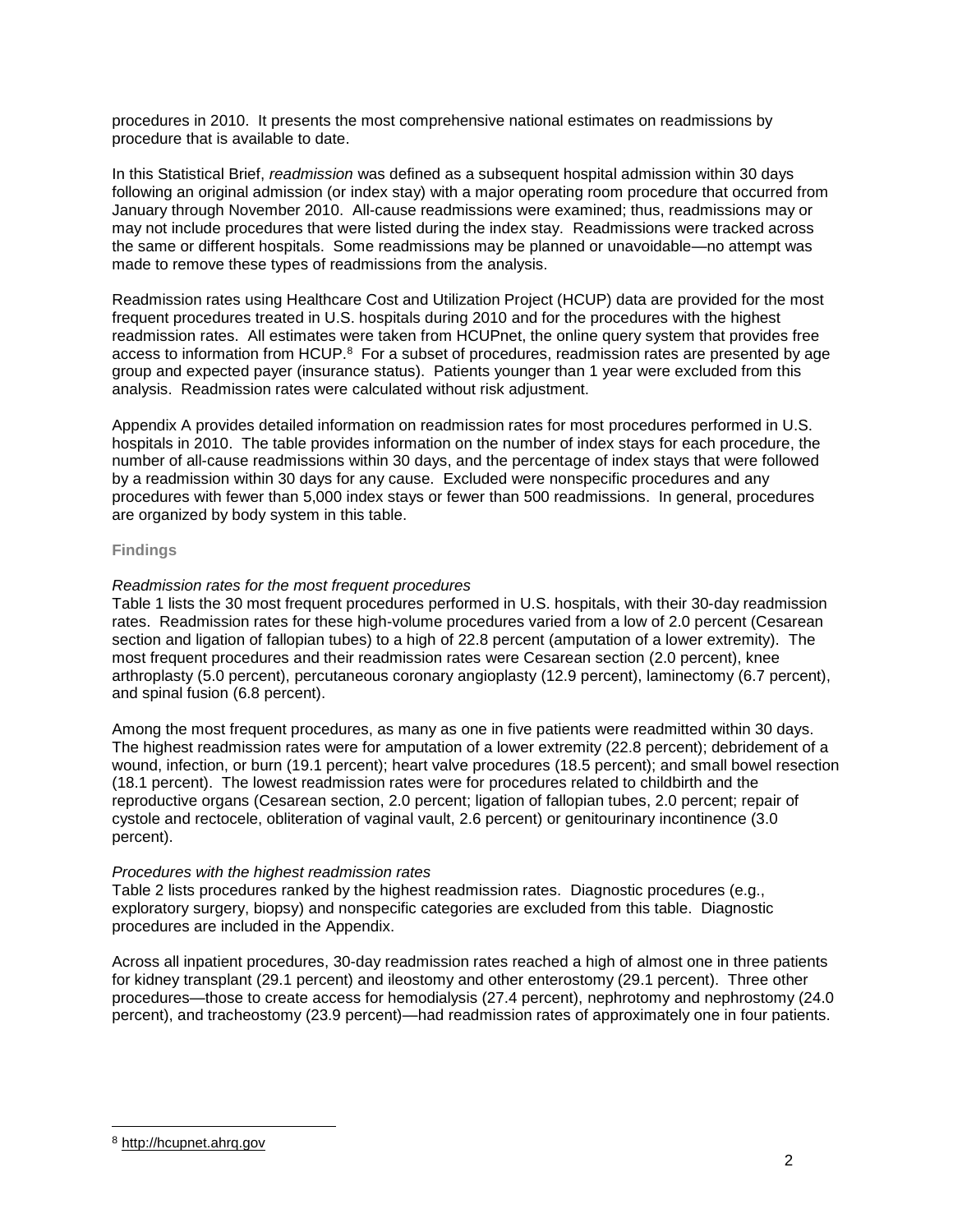| Rank           |                                                                                                 | <b>Number</b><br>of index | 30-day all-cause<br>readmissions |                              |
|----------------|-------------------------------------------------------------------------------------------------|---------------------------|----------------------------------|------------------------------|
|                | All-listed procedure for index hospital stay**                                                  | stays                     | Number of<br>readmissions        | <b>Percent</b><br>readmitted |
| $\mathbf{1}$   | Cesarean section                                                                                | 1,209,422                 | 24,281                           | 2.0                          |
| 2              | Arthroplasty knee                                                                               | 651,965                   | 32,764                           | 5.0                          |
| 3              | Percutaneous coronary angioplasty (PTCA)                                                        | 603,446                   | 78,038                           | 12.9                         |
| $\overline{4}$ | Laminectomy, excision intervertebral disc                                                       | 456,664                   | 30,383                           | 6.7                          |
| 5              | Spinal fusion                                                                                   | 431,577                   | 29,326                           | 6.8                          |
| 6              | Hip replacement, total and partial                                                              | 424,408                   | 34,265                           | 8.1                          |
| $\overline{7}$ | Cholecystectomy and common duct                                                                 | 419,433                   | 39,774                           | 9.5                          |
| 8              | Hysterectomy, abdominal and vaginal                                                             | 409,674                   | 19,446                           | 4.7                          |
| 9              | Excision, lysis peritoneal adhesions                                                            | 342,425                   | 42,126                           | 12.3                         |
| 10             | Appendectomy                                                                                    | 315,034                   | 18,835                           | 6.0                          |
| 11             | Partial excision bone                                                                           | 307,221                   | 30,810                           | 10.0                         |
| 12             | Colorectal resection                                                                            | 294,071                   | 43,388                           | 14.8                         |
| 13             | Oophorectomy, unilateral and bilateral                                                          | 288,228                   | 17,480                           | 6.1                          |
| 14             | Treatment, fracture or dislocation of hip and femur                                             | 278,118                   | 33,049                           | 11.9                         |
| 15             | Ligation of fallopian tubes                                                                     | 238,190                   | 4,819                            | 2.0                          |
| 16             | Coronary artery bypass graft (CABG)                                                             | 234,840                   | 35,484                           | 15.1                         |
| 17             | Treatment, fracture or dislocation of lower extremity (other<br>than hip or femur)              | 194,033                   | 15,816                           | 8.2                          |
| 18             | Insertion, revision, replacement, removal of cardiac<br>pacemaker or cardioverter/defibrillator | 149,147                   | 23,057                           | 15.5                         |
| 19             | Debridement of wound, infection or burn                                                         | 148,544                   | 28,394                           | 19.1                         |
| 20             | Intraoperative cholangiogram                                                                    | 134,934                   | 11,551                           | 8.6                          |
| 21             | Amputation of lower extremity                                                                   | 124,880                   | 28,488                           | 22.8                         |
| 22             | Heart valve procedures                                                                          | 110,615                   | 20,502                           | 18.5                         |
| 23             | Incision and excision of the central nervous system (CNS)                                       | 105,700                   | 17,019                           | 16.1                         |
| 24             | Skin graft                                                                                      | 97,756                    | 14,789                           | 15.1                         |
| 25             | Endarterectomy, vessel of head and neck                                                         | 96,711                    | 9,233                            | 9.5                          |
| 26             | Repair of cystocele and rectocele, obliteration of vaginal vault                                | 95,703                    | 2,487                            | 2.6                          |
| 27             | Transurethral excision, drainage, or removal urinary<br>obstruction                             | 88,139                    | 11,795                           | 13.4                         |
| 28             | Small bowel resection                                                                           | 83,157                    | 15,050                           | 18.1                         |
| 29             | Lobectomy or pneumonectomy                                                                      | 82,264                    | 9,431                            | 11.5                         |
| 30             | Genitourinary incontinence procedures                                                           | 78,767                    | 2,327                            | 3.0                          |

#### **Table 1. All-cause 30-day readmissions ranked by the most frequent procedures\* performed during the index stay, U.S. hospitals, 2010**

Source: Weighted national estimates from a readmissions analysis file derived from the Healthcare Cost and Utilization Project (HCUP) State Inpatient Databases (SID), 2010, Agency for Healthcare Research and Quality (AHRQ).

\* Information is provided for procedures with at least 5,000 weighted occurrences and 500 or more weighted readmissions. See text and Definitions for details on methods for calculating readmissions.

\*\* Clinical Classification Software (CCS) label. Excludes diagnostic and nonspecific CCS categories. See Appendix for additional descriptions of the CCS categories.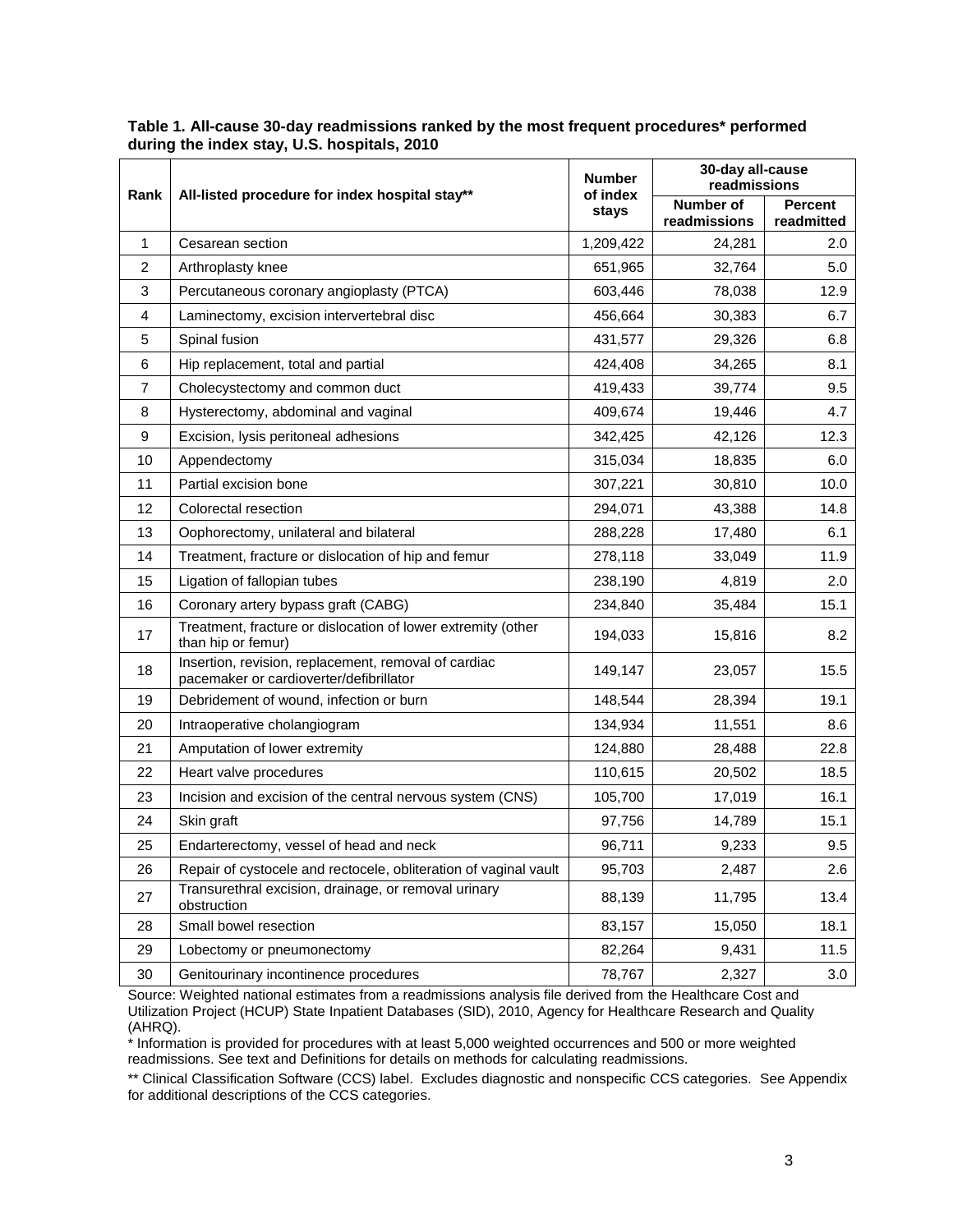|                | All-listed procedure for index hospital stay**                                                  | <b>Number</b><br>of index | 30-day all-cause                            |            |
|----------------|-------------------------------------------------------------------------------------------------|---------------------------|---------------------------------------------|------------|
| Rank           |                                                                                                 |                           | readmissions<br>Number of<br><b>Percent</b> |            |
|                |                                                                                                 | stays                     | readmissions                                | readmitted |
| $\mathbf{1}$   | Kidney transplant                                                                               | 16,761                    | 4,882                                       | 29.1       |
| $\overline{c}$ | lleostomy and other enterostomy (except colostomy)                                              | 23,392                    | 6,811                                       | 29.1       |
| 3              | Procedures to create access for hemodialysis                                                    | 49,982                    | 13,682                                      | 27.4       |
| 4              | Nephrotomy and nephrostomy                                                                      | 43,773                    | 10,508                                      | 24.0       |
| 5              | Tracheostomy, temporary and permanent                                                           | 9,335                     | 2,234                                       | 23.9       |
| 6              | Amputation of lower extremity                                                                   | 124,880                   | 28,488                                      | 22.8       |
| $\overline{7}$ | Bone marrow transplant                                                                          | 12,919                    | 2,905                                       | 22.5       |
| 8              | Embolectomy and endarterectomy of lower limbs                                                   | 44,584                    | 9,387                                       | 21.1       |
| 9              | Peripheral vascular bypass                                                                      | 72,529                    | 15,005                                      | 20.7       |
| 10             | Insertion, replacement, or removal of extracranial ventricular<br>shunt                         | 32,957                    | 6,633                                       | 20.1       |
| 11             | Debridement of wound, infection or burn                                                         | 148,544                   | 28,394                                      | 19.1       |
| 12             | Incision of pleura, thoracentesis, chest drainage                                               | 13,933                    | 2,648                                       | 19.0       |
| 13             | Colostomy, temporary and permanent                                                              | 46,675                    | 8,859                                       | 19.0       |
| 14             | Heart valve procedures                                                                          | 110,615                   | 20,502                                      | 18.5       |
| 15             | Small bowel resection                                                                           | 83,157                    | 15,050                                      | 18.1       |
| 16             | Procedures on spleen                                                                            | 23,600                    | 4,162                                       | 17.6       |
| 17             | Incision and excision of the central nervous system (CNS)                                       | 105,700                   | 17,019                                      | 16.1       |
| 18             | Insertion, revision, replacement, removal of cardiac pacemaker<br>or cardioverter/defibrillator | 149,147                   | 23,057                                      | 15.5       |
| 19             | Skin graft                                                                                      | 97,756                    | 14,789                                      | 15.1       |
| 20             | Coronary artery bypass graft (CABG)                                                             | 234,840                   | 35,484                                      | 15.1       |
| 21             | Colorectal resection                                                                            | 294,071                   | 43,388                                      | 14.8       |
| 22             | Gastrectomy, partial and total                                                                  | 34,551                    | 4,728                                       | 13.7       |
| 23             | Excision of skin lesion                                                                         | 7,404                     | 1,007                                       | 13.6       |
| 24             | Transurethral excision, drainage, or removal urinary obstruction                                | 88,139                    | 11,795                                      | 13.4       |
| 25             | Aortic resection, replacement or anastomosis                                                    | 46,861                    | 6,116                                       | 13.1       |
| 26             | Percutaneous coronary angioplasty (PTCA)                                                        | 603,446                   | 78,038                                      | 12.9       |
| 27             | Excision, lysis peritoneal adhesions                                                            | 342,425                   | 42,126                                      | 12.3       |
| 28             | Treatment, fracture or dislocation of hip and femur                                             | 278,118                   | 33,049                                      | 11.9       |
| 29             | Lobectomy or pneumonectomy                                                                      | 82,264                    | 9,431                                       | 11.5       |
| 30             | Hemorrhoid procedures                                                                           | 9,298                     | 1,020                                       | 11.0       |

**Table 2. All-cause 30-day readmissions ranked by the highest readmission rates for procedures\* performed during the index stay, U.S. hospitals, 2010**

Source: Weighted national estimates from a readmissions analysis file derived from the Healthcare Cost and Utilization Project (HCUP) State Inpatient Databases (SID), 2010, Agency for Healthcare Research and Quality (AHRQ).

\* Information is provided for procedures with at least 5,000 weighted occurrences and 500 or more weighted readmissions. See text and Definitions for details on methods for calculating readmissions.

\*\* Clinical Classification Software (CCS) label. Excludes diagnostic and nonspecific CCS categories. See Appendix for additional descriptions of the CCS categories.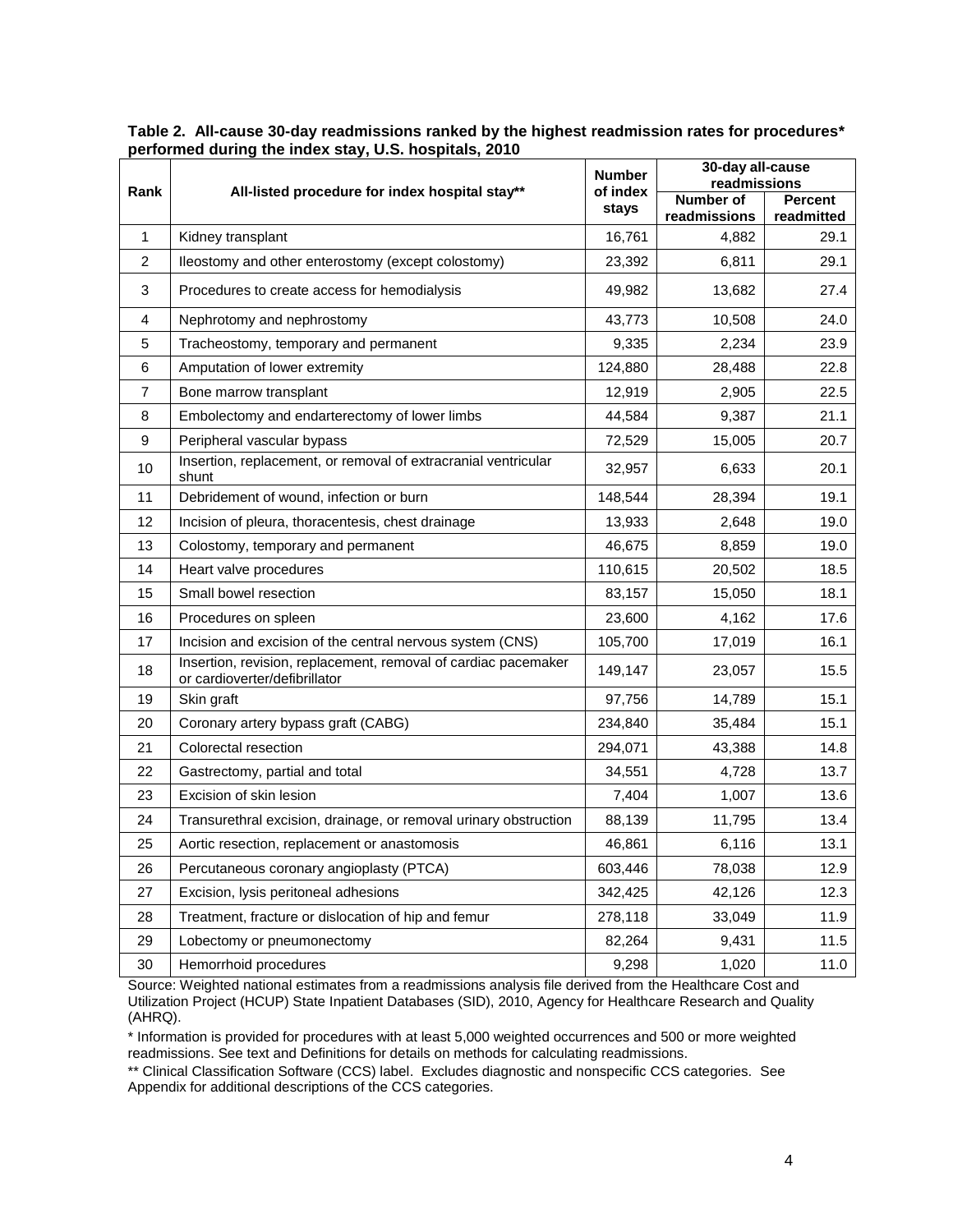Among the 30 procedures with the highest readmission rates, 14 of them also are among the 30 most frequent procedures performed in the U.S. Percutaneous coronary angioplasty (78,038 patients; 12.9 percent readmission rate) has the 26<sup>th</sup> highest readmission rate and is the 3<sup>rd</sup> most common procedure. Colorectal resection (43,388 patients; 14.8 percent readmission rate) has the 21st highest readmission rate and is the 12<sup>th</sup> most common procedure. Excision or lysis of peritoneal adhesions (42,126 patients; 12.3 percent readmission rate) has the  $27<sup>th</sup>$  highest readmission rate and is the 9<sup>th</sup> most common procedure. CABG (35,484 patients; 15.1 percent readmission rate) has the 20<sup>th</sup> highest readmission rate and is the 16th most common procedure. Treatment of hip/femur fracture (33,049 patients; 11.9 percent readmission rate) has the  $28<sup>th</sup>$  highest readmission rate and is the  $17<sup>th</sup>$  most common procedure.

#### *Readmission rates by age and insurance status for selected procedures*

Figures 1–6 provide details on 30-day all-cause readmission rates for the six procedures from Table 2 that involved more than 100,000 index stays and had overall readmission rates of at least 15 percent.

Figure 1 depicts readmission rates for amputation of a lower extremity. Readmission rates increased with age, ranging from 17.0 percent among patients aged 18–44 years to 25.8 percent among patients aged 65 years and older. The highest readmission rate was seen for patients with an expected payer of Medicare (25.5 percent) compared to 22.1 percent for Medicaid-covered patients, 16.9 percent for privately insured patients, and 12.9 percent for the uninsured.

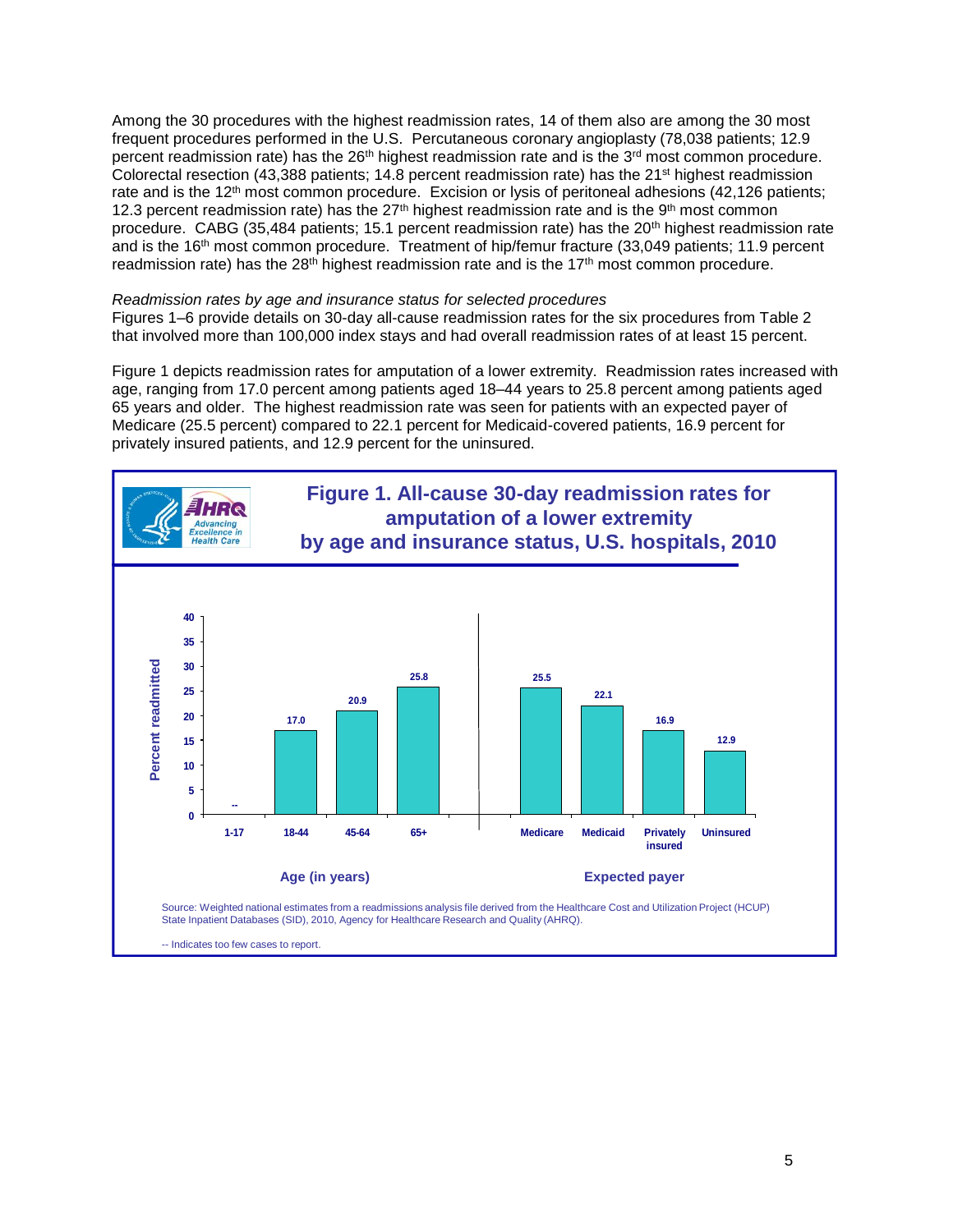Readmission rates for debridement of a wound, infection, or burn are shown in figure 2. Readmission rates progressively were higher with advancing age, increasing from 13.7 percent for 18–44 year olds to 23.7 percent for those aged 65 years and older. The readmission rate was highest for Medicare-covered patients (24.1 percent). The readmission rate for Medicaid-covered patients was 18.2 percent and for privately insured patients it was 13.5 percent, whereas for uninsured patients it was only 9.0 percent.

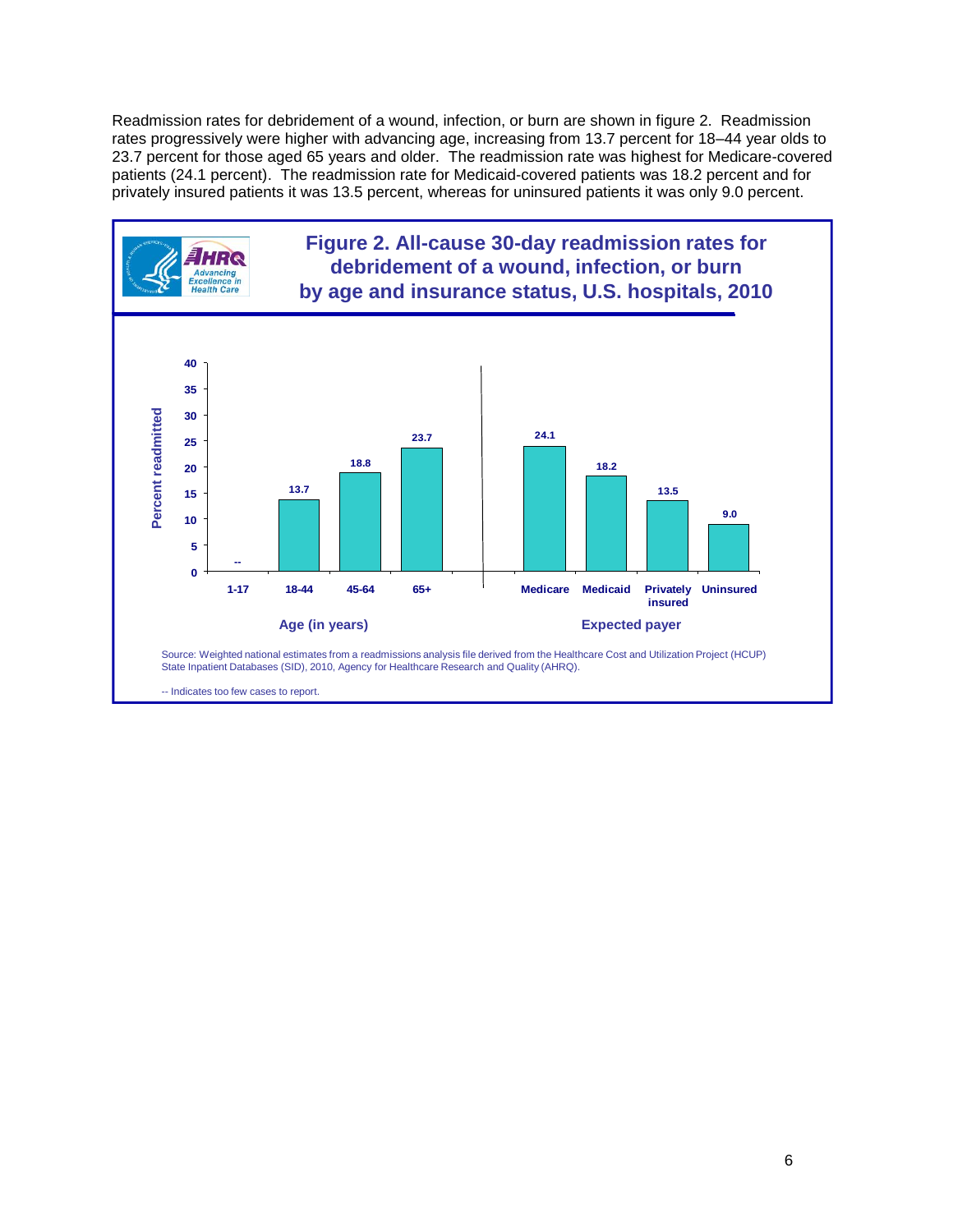Figure 3 shows readmission rates for heart valve procedures. Readmission rates were highest for those aged 65 years and older (20.0 percent) and lower for those in the two younger age groups (16.5–16.7 percent). Readmission rates were identical for patients with an expected payer of Medicare or Medicaid (20.5 percent), which was more than 50 percent higher than for privately insured patients (13.3 percent).

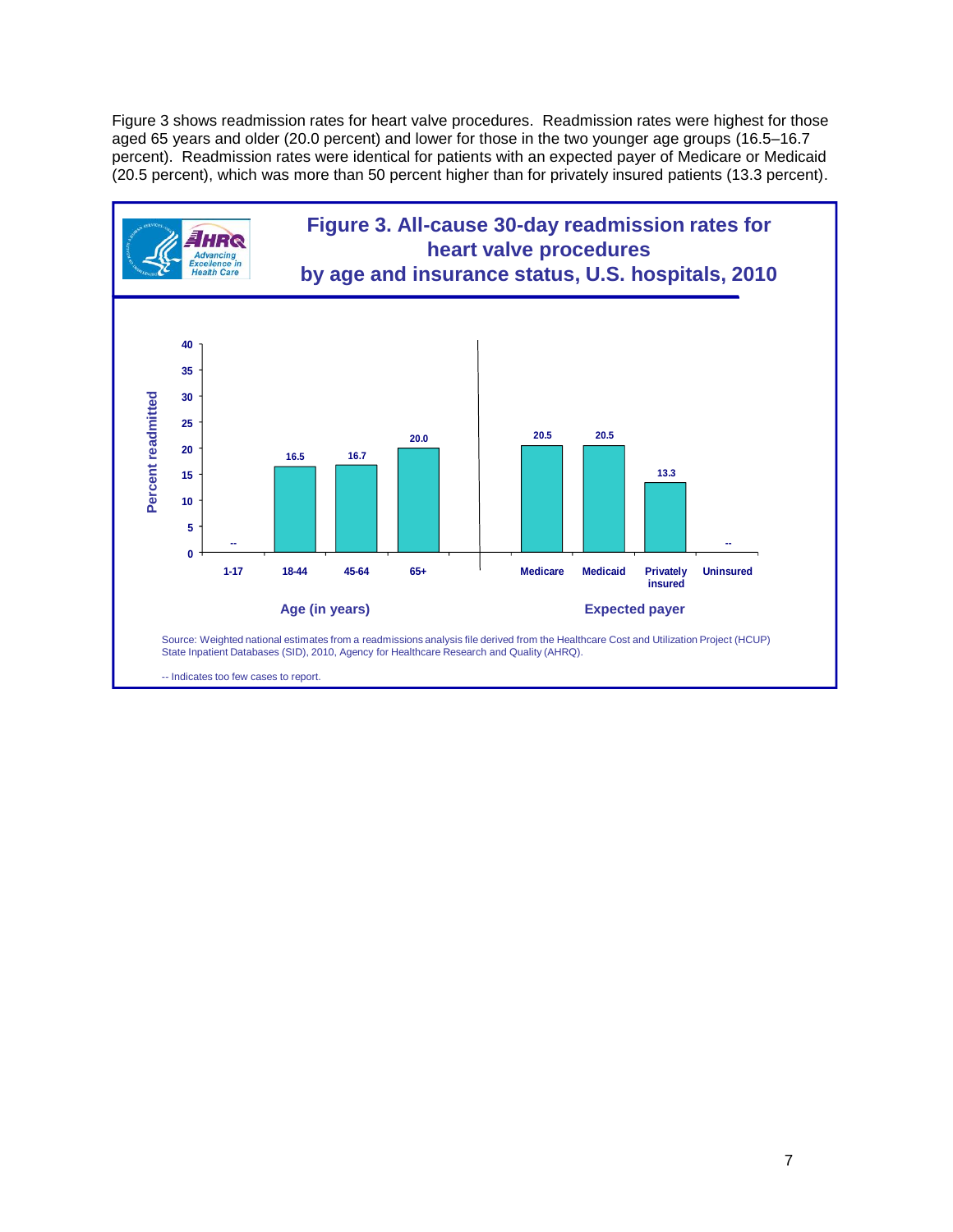Readmission rates for incision and excision of the central nervous system (CNS) are depicted in figure 4. The highest readmission rate was for patients aged 65 years and older (18.4 percent), followed by patients aged 45–64 years (15.7 percent). Readmission rates were lowest and similar for the two youngest age groups (13.0–13.4 percent). Readmission rates were highest for patients covered by Medicare (18.8 percent), followed by Medicaid (16.7 percent) and private insurance (13.3 percent).

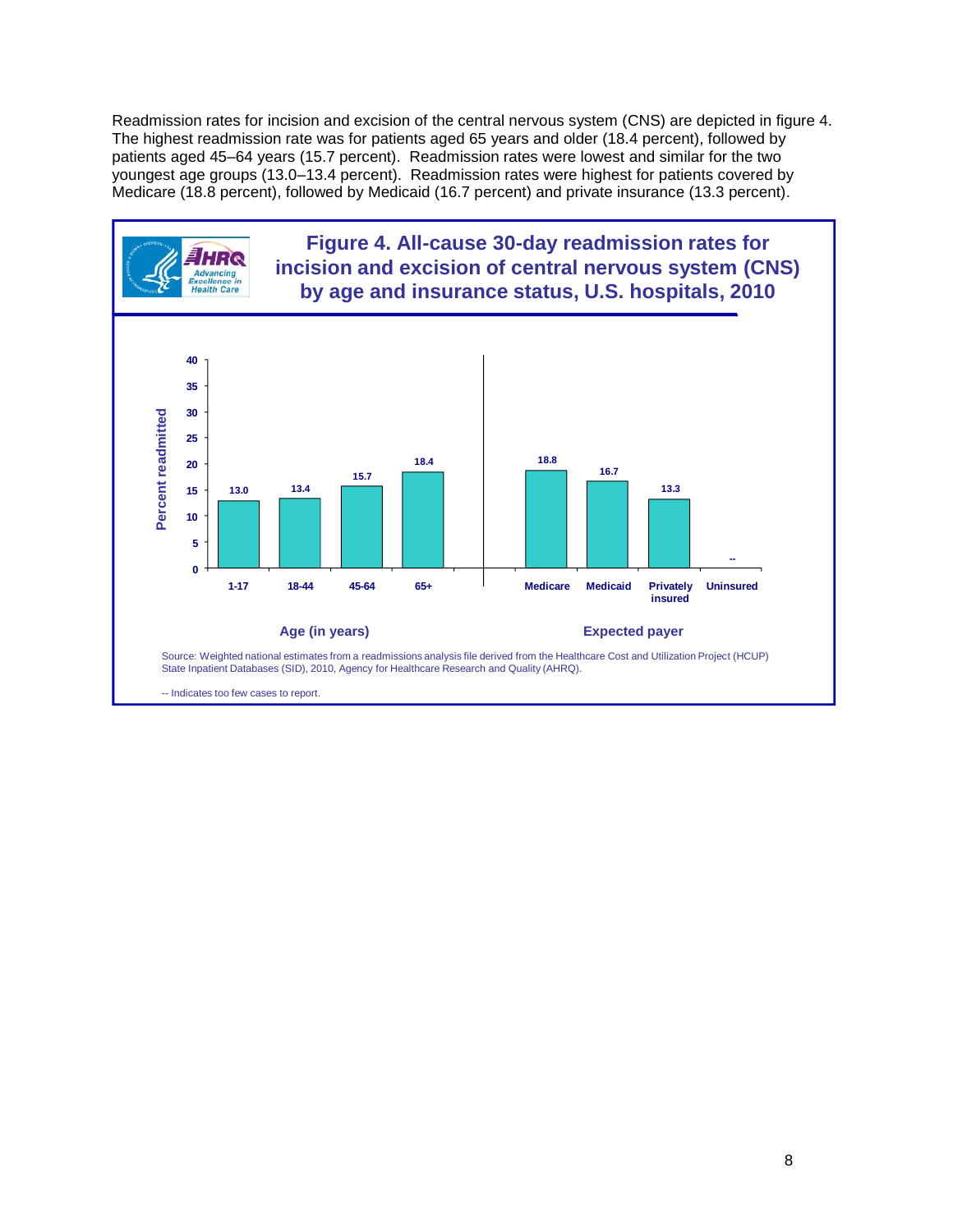Figure 5 presents readmission rates for procedures related to a cardiac pacemaker or cardioverter/defibrillator. Readmission rates generally were similar for all adult age groups. Readmission rates were highest and similar for Medicare-covered (16.4 percent) and Medicaid-covered (16.5 percent) patients and lowest for privately insured patients (11.8 percent).

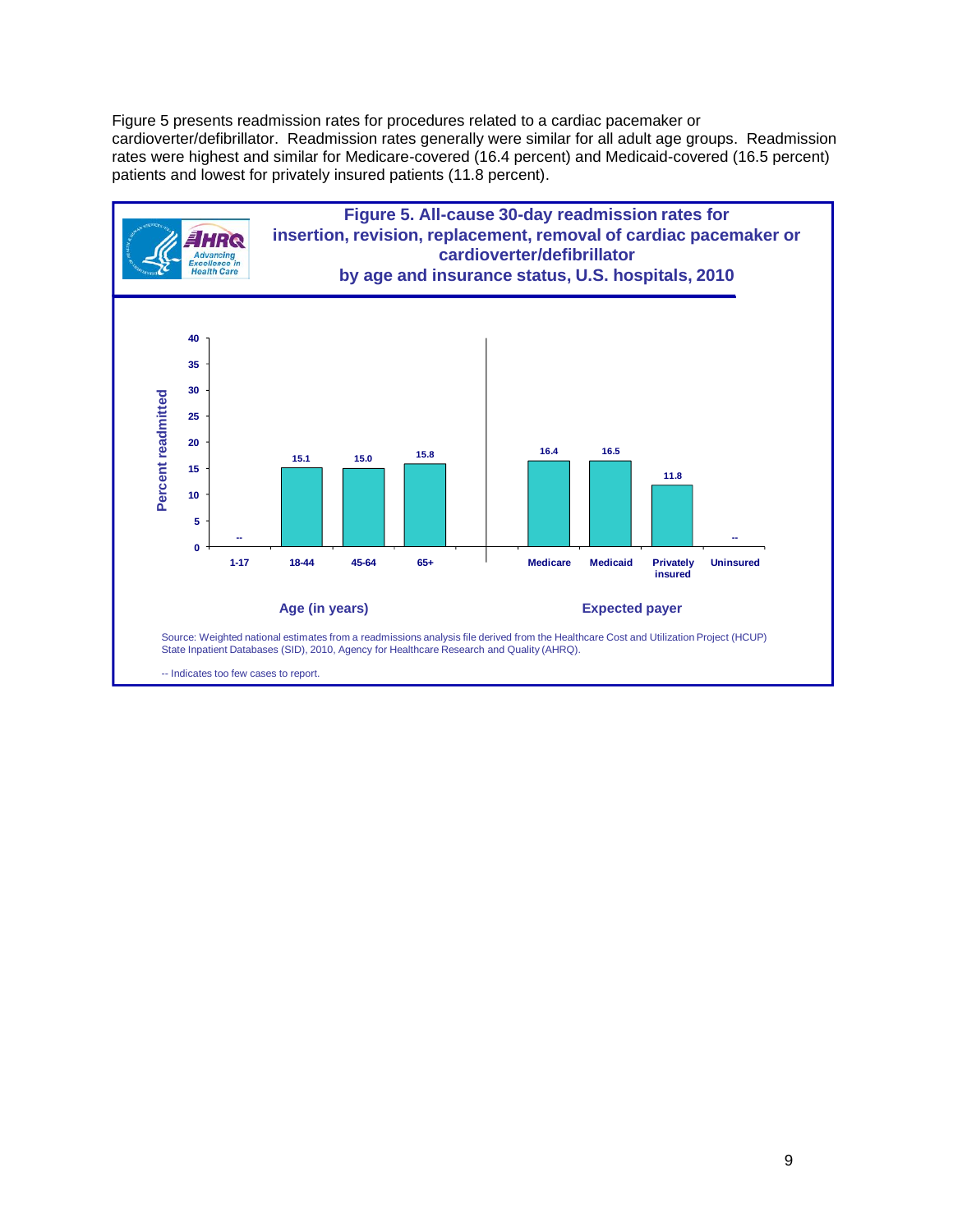Finally, readmission rates for coronary artery bypass graft (CABG) are shown in figure 6. Readmission rates were highest for patients aged 65 years and older (16.7 percent), followed by those in age groups 18–44 (14.1 percent) and 45–64 (12.9 percent). The readmission rate was highest for patients with an expected payer of Medicaid (19.2 percent) or Medicare (17.3 percent) and lowest for the uninsured (12.1 percent) and those with private insurance (10.4 percent).



Overall, across select procedures with high volume (more than 100,000 index stays) and high readmission rates (at least 15 percent), the 30-day readmission rate consistently was higher for patients aged 65 years and older than for younger adults. In terms of payer, patients with Medicare and Medicaid coverage also consistently had higher readmission rates than patients with private insurance or those who were uninsured.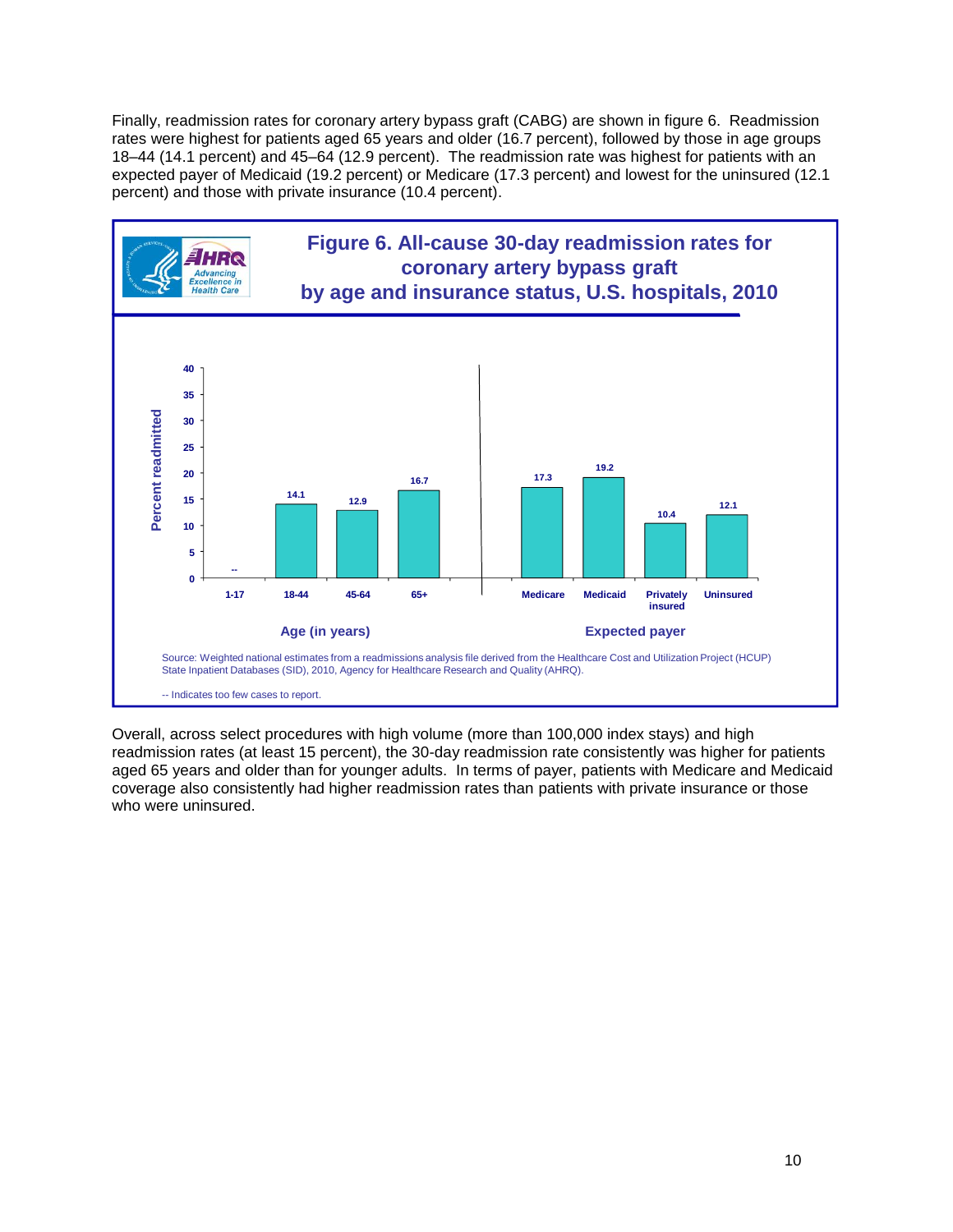| All-listed procedure for index hospital stay<br>(Clinical Classification Software procedure numbers and<br>label/description) |                                                                                                                                               | <b>Number</b>     | 30-day all-cause readmissions    |                              |
|-------------------------------------------------------------------------------------------------------------------------------|-----------------------------------------------------------------------------------------------------------------------------------------------|-------------------|----------------------------------|------------------------------|
|                                                                                                                               |                                                                                                                                               | of index<br>stays | <b>Number of</b><br>readmissions | <b>Percent</b><br>readmitted |
|                                                                                                                               | <b>Operations on the Nervous System</b>                                                                                                       |                   |                                  |                              |
| $\mathbf{1}$                                                                                                                  | Incision and excision of the central nervous system (CNS),<br>(brain and spinal cord)                                                         | 105,700           | 17,019                           | 16.1                         |
| $\overline{c}$                                                                                                                | Insertion, replacement, or removal of extracranial ventricular<br>shunt (passage to release spinal fluid)                                     | 32,957            | 6,633                            | 20.1                         |
| 3                                                                                                                             | Laminectomy, excision intervertebral disc (back surgery)                                                                                      | 456,664           | 30,383                           | 6.7                          |
| 5                                                                                                                             | Insertion of catheter or spinal stimulator and injection into<br>spinal canal                                                                 | 6,302             | 637                              | 10.1                         |
| 6                                                                                                                             | Decompression (removing pressure from) peripheral nerve                                                                                       | 15,834            | 1,436                            | 9.1                          |
|                                                                                                                               | <b>Operations on the Endocrine System</b>                                                                                                     |                   |                                  |                              |
| 10                                                                                                                            | Thyroidectomy, partial or complete (removal of all or part of<br>thyroid gland)                                                               | 52,274            | 2,982                            | 5.7                          |
|                                                                                                                               | Operations on the Ear, Nose, Mouth, and Phayrnx                                                                                               |                   |                                  |                              |
| 23                                                                                                                            | Myringotomy (tiny incision in the eardrum)                                                                                                    | 8,777             | 764                              | 8.7                          |
| 28                                                                                                                            | Plastic procedures on nose                                                                                                                    | 9,759             | 635                              | 6.5                          |
| 30                                                                                                                            | Tonsillectomy and/or adenoidectomy (surgical removal of<br>tonsil and/or adenoid)                                                             | 25,480            | 1,216                            | 4.8                          |
|                                                                                                                               | <b>Operations on the Respiratory System</b>                                                                                                   |                   |                                  |                              |
| 34                                                                                                                            | Tracheostomy, temporary and permanent (surgical<br>placement of a hole in the trachea-passage to lung-to<br>assist breathing)                 | 9,335             | 2,234                            | 23.9                         |
| 36                                                                                                                            | Lobectomy or pneumonectomy (surgical operation to<br>remove an entire lung or part of a lung)                                                 | 82,264            | 9,431                            | 11.5                         |
| 37                                                                                                                            | Diagnostic bronchoscopy and biopsy of bronchus (procedure<br>to view and biopsy the breathing passages in the lung<br>through a lighted tube) | 32,530            | 7,623                            | 23.4                         |
| 39                                                                                                                            | Incision of pleura, thoracentesis, chest drainage (incision of<br>lining of lungs, removal of fluid through a needle)                         | 13,933            | 2,648                            | 19.0                         |
|                                                                                                                               | <b>Operations on the Cardiovascular System</b>                                                                                                |                   |                                  |                              |
| 43                                                                                                                            | Heart valve procedures                                                                                                                        | 110,615           | 20,502                           | 18.5                         |
| 44                                                                                                                            | Coronary artery bypass graft (CABG), (procedure to restore<br>blood supply to the heart muscle)                                               | 234,840           | 35,484                           | 15.1                         |
| 45                                                                                                                            | Percutaneous coronary angioplasty (PTCA), (procedure<br>involving use of a balloon-tipped catheter to enlarge a<br>narrowed artery)           | 603,446           | 78,038                           | 12.9                         |
| 48                                                                                                                            | Insertion, revision, replacement, removal of cardiac<br>pacemaker or cardioverter/defibrillator                                               | 149,147           | 23,057                           | 15.5                         |
| 51                                                                                                                            | Endarterectomy, vessel of head and neck (surgical removal<br>of an obstructing clot from the arteries of the neck and head)                   | 96,711            | 9,233                            | 9.5                          |
| 52                                                                                                                            | Aortic resection, replacement or anastomosis (surgery on<br>the great artery that carries blood to the body)                                  | 46,861            | 6,116                            | 13.1                         |
| 55                                                                                                                            | Peripheral vascular bypass (bypass of arteries in arms or<br>legs to restore blood supply)                                                    | 72,529            | 15,005                           | 20.7                         |
| 57                                                                                                                            | Procedures to create access for hemodialysis                                                                                                  | 49,982            | 13,682                           | 27.4                         |
| 60                                                                                                                            | Embolectomy and endarterectomy of lower limbs (surgical<br>removal of an obstructing clot from the arteries of the legs)                      | 44,584            | 9,387                            | 21.1                         |
|                                                                                                                               | Operations on the Hemic and Lymphatic System                                                                                                  |                   |                                  |                              |
| 64                                                                                                                            | Bone marrow transplant                                                                                                                        | 12,919            | 2,905                            | 22.5                         |
| 66                                                                                                                            | Procedures on spleen                                                                                                                          | 23,600            | 4,162                            | 17.6                         |

## **Appendix. All-cause 30-day readmissions for selected procedures,\* U.S. hospitals, 2010**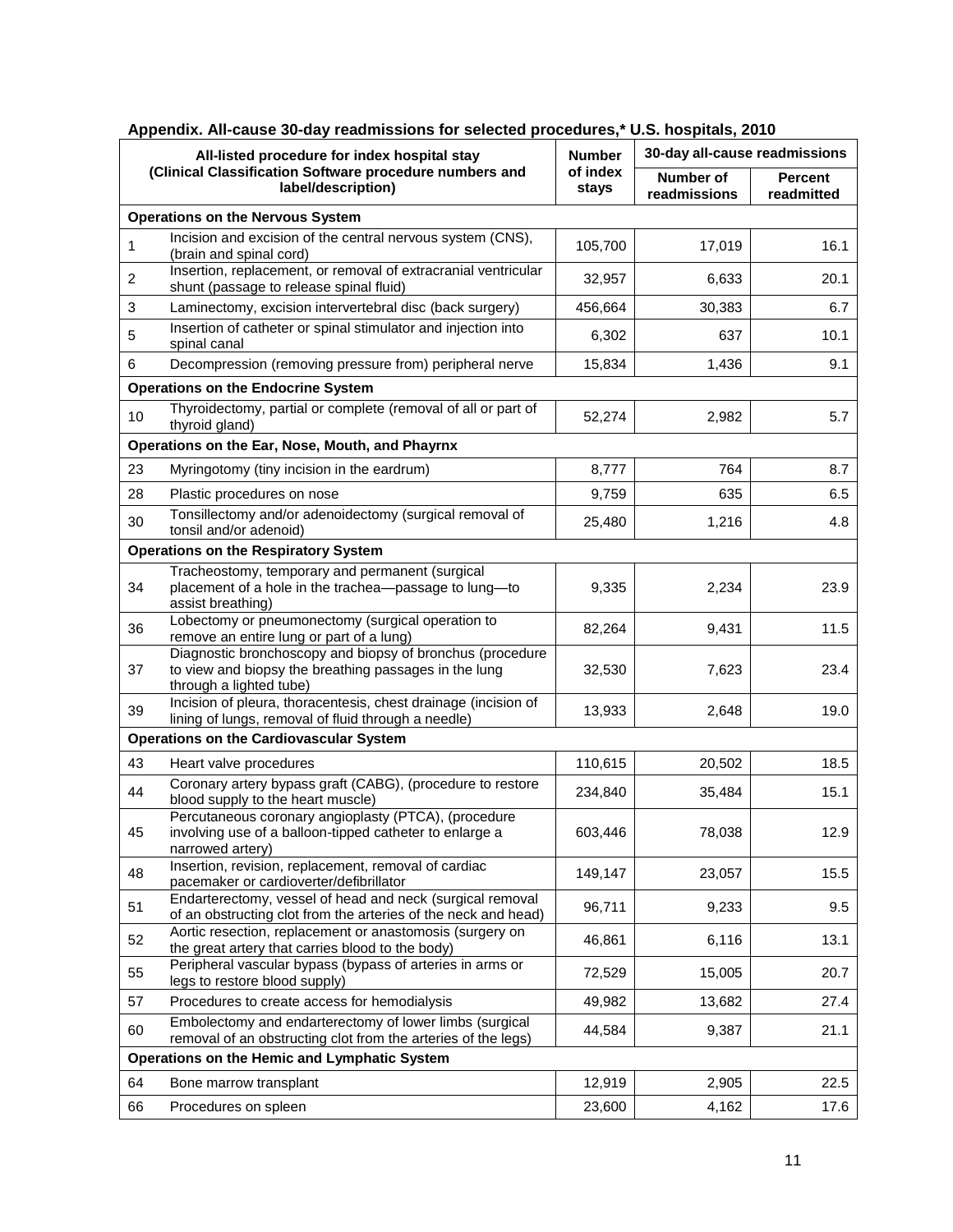| All-listed procedure for index hospital stay<br>(Clinical Classification Software procedure numbers and<br>label/description) |                                                                                                                                                                                  | <b>Number</b>     | 30-day all-cause readmissions |                              |
|-------------------------------------------------------------------------------------------------------------------------------|----------------------------------------------------------------------------------------------------------------------------------------------------------------------------------|-------------------|-------------------------------|------------------------------|
|                                                                                                                               |                                                                                                                                                                                  | of index<br>stays | Number of<br>readmissions     | <b>Percent</b><br>readmitted |
|                                                                                                                               | <b>Operations on the Digestive System</b>                                                                                                                                        |                   |                               |                              |
| 72                                                                                                                            | Colostomy, temporary and permanent (surgical construction<br>of an artificial anus between the colon and the surface of the<br>abdomen that empties into a bag outside the body) | 46,675            | 8,859                         | 19.0                         |
| 73                                                                                                                            | lleostomy and other enterostomy (except colostomy),<br>(surgical procedure where small intestine is attached to the<br>abdominal wall and empties into a bag outside the body)   | 23,392            | 6,811                         | 29.1                         |
| 74                                                                                                                            | Gastrectomy, partial and total (removal of all or part of the<br>stomach)                                                                                                        | 34,551            | 4,728                         | 13.7                         |
| 75                                                                                                                            | Small bowel resection                                                                                                                                                            | 83,157            | 15,050                        | 18.1                         |
| 78                                                                                                                            | Colorectal resection                                                                                                                                                             | 294,071           | 43,388                        | 14.8                         |
| 80                                                                                                                            | Appendectomy (removal of appendix)                                                                                                                                               | 315,034           | 18,835                        | 6.0                          |
| 81                                                                                                                            | Hemorrhoid procedures                                                                                                                                                            | 9,298             | 1,020                         | 11.0                         |
| 83                                                                                                                            | Biopsy of liver                                                                                                                                                                  | 13,649            | 2,554                         | 18.7                         |
| 84                                                                                                                            | Cholecystectomy (removal of gall bladder) and common<br>duct exploration                                                                                                         | 419,433           | 39,774                        | 9.5                          |
| 85                                                                                                                            | Inguinal and femoral hernia repair                                                                                                                                               | 38,067            | 3,632                         | 9.5                          |
| 87                                                                                                                            | Laparoscopy (procedure in which a tiny scope is inserted<br>into the abdomen through a small incision)                                                                           | 59,918            | 6,570                         | 11.0                         |
| 89                                                                                                                            | Exploratory laparotomy (abdominal surgery performed for<br>diagnostic purposes)                                                                                                  | 24,819            | 4,080                         | 16.4                         |
| 90                                                                                                                            | Excision, lysis peritoneal adhesions                                                                                                                                             | 342,425           | 42,126                        | 12.3                         |
|                                                                                                                               | <b>Operations on the Urinary System</b>                                                                                                                                          |                   |                               |                              |
| 100                                                                                                                           | Endoscopy and endoscopic biopsy of the urinary tract<br>(procedure to view and biopsy the urinary tract through a<br>lighted tube)                                               | 8,927             | 1,764                         | 19.8                         |
| 101                                                                                                                           | Transurethral excision, drainage, or removal urinary<br>obstruction                                                                                                              | 88,139            | 11,795                        | 13.4                         |
| 103                                                                                                                           | Nephrotomy and nephrostomy (procedure to establish an<br>opening from the kidney to the exterior of the body)                                                                    | 43,773            | 10,508                        | 24.0                         |
| 104                                                                                                                           | Nephrectomy, partial or complete (surgical removal of<br>kidney)                                                                                                                 | 61,905            | 5,881                         | 9.5                          |
| 105                                                                                                                           | Kidney transplant                                                                                                                                                                | 16,761            | 4,882                         | 29.1                         |
| 106                                                                                                                           | Genitourinary incontinence procedures                                                                                                                                            | 78,767            | 2.327                         | 3.0                          |
| 109                                                                                                                           | Procedures on the urethra (passage that carries urine from<br>the bladder)                                                                                                       | 11,062            | 1,083                         | 9.8                          |
| <b>Operations on the Male Genital Organs</b>                                                                                  |                                                                                                                                                                                  |                   |                               |                              |
| 113                                                                                                                           | Transurethral prostatectomy (TURP), (surgical removal of<br>prostate gland through the urethra)                                                                                  | 59,777            | 5,509                         | 9.2                          |
| 114                                                                                                                           | Open prostatectomy (surgery involving removal of part or all<br>of the prostate gland)                                                                                           | 75,419            | 3,429                         | 4.6                          |
| <b>Operations on the Female Genital Organs</b>                                                                                |                                                                                                                                                                                  |                   |                               |                              |
| 119                                                                                                                           | Oophorectomy, unilateral and bilateral (removal of an ovary<br>or ovaries)                                                                                                       | 288,228           | 17,480                        | 6.1                          |
| 121                                                                                                                           | Ligation of fallopian tubes (for sterilization)                                                                                                                                  | 238,190           | 4,819                         | 2.0                          |

## **Appendix. All-cause 30-day readmissions for selected procedures,\* U.S. hospitals, 2010**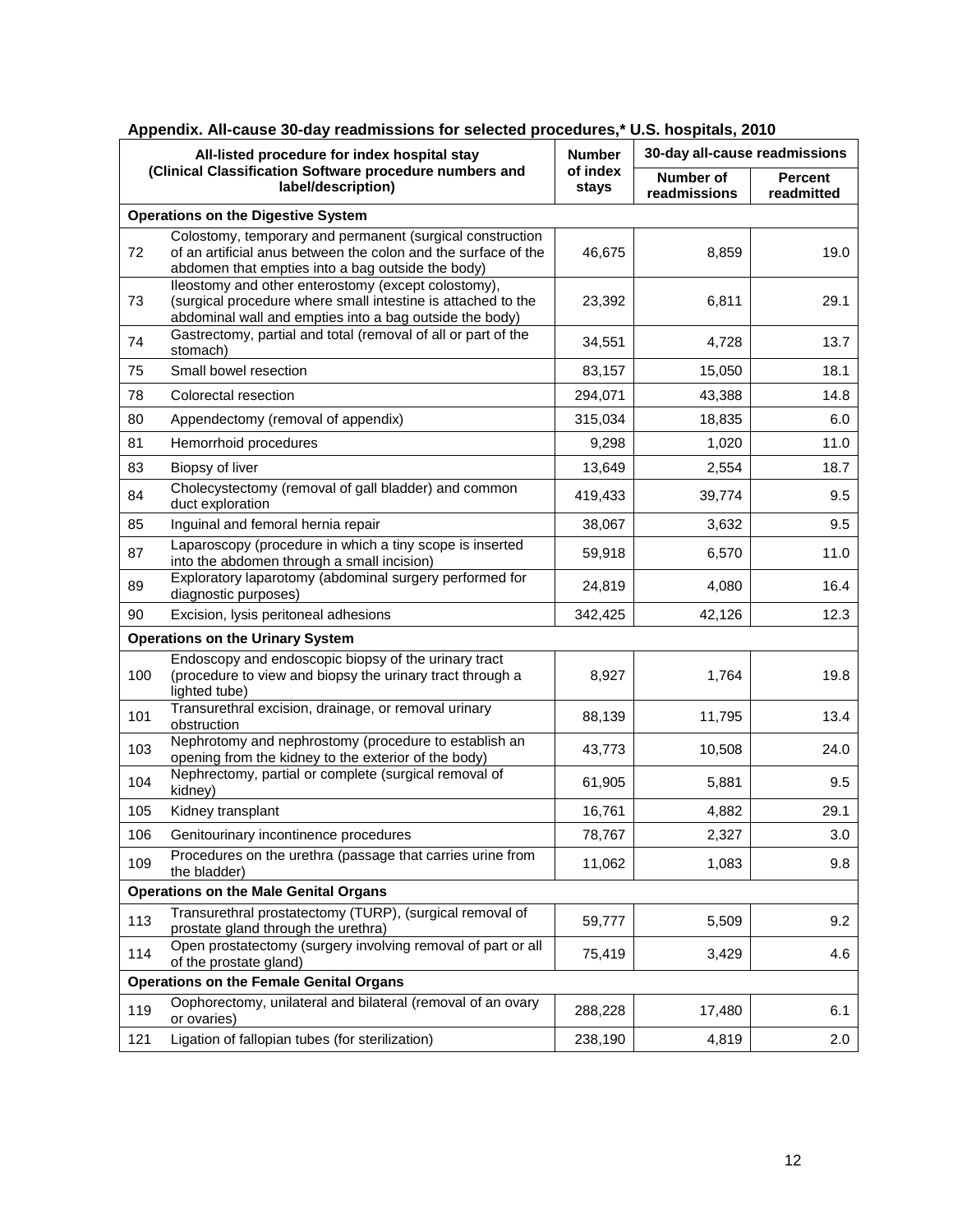| All-listed procedure for index hospital stay |                                                                                                                                              | <b>Number</b> | 30-day all-cause readmissions    |                              |  |
|----------------------------------------------|----------------------------------------------------------------------------------------------------------------------------------------------|---------------|----------------------------------|------------------------------|--|
|                                              | (Clinical Classification Software procedure numbers and<br>of index<br>label/description)<br>stays                                           |               | <b>Number of</b><br>readmissions | <b>Percent</b><br>readmitted |  |
| <b>Obstetrical Procedures</b>                |                                                                                                                                              |               |                                  |                              |  |
| 124                                          | Hysterectomy, abdominal and vaginal (removal of the<br>uterus)                                                                               | 409,674       | 19,446                           | 4.7                          |  |
| 127                                          | Dilatation and curettage (D&C), aspiration after delivery or<br>abortion                                                                     | 26,335        | 736                              | 2.8                          |  |
| 128                                          | Diagnostic dilatation and curettage (D&C)                                                                                                    | 14,851        | 1,537                            | 10.4                         |  |
| 129                                          | Repair of cystocele (bladder hernia) and rectocele (rectal<br>hernia), obliteration of vaginal vault                                         | 95,703        | 2,487                            | 2.6                          |  |
| 134                                          | Cesarean section (C-section)                                                                                                                 | 1,209,422     | 24,281                           | 2.0                          |  |
|                                              | <b>Operations on the Musculoskeletal System</b>                                                                                              |               |                                  |                              |  |
| 142                                          | Partial excision bone                                                                                                                        | 307,221       | 30,810                           | 10.0                         |  |
| 144                                          | Treatment, facial fracture or dislocation                                                                                                    | 24,077        | 1,446                            | 6.0                          |  |
| 145                                          | Treatment, fracture or dislocation of radius and ulna (lower<br>arm)                                                                         | 57,263        | 3,616                            | 6.3                          |  |
| 146                                          | Treatment, fracture or dislocation of hip and femur                                                                                          | 278,118       | 33,049                           | 11.9                         |  |
| 147                                          | Treatment, fracture or dislocation of lower extremity (other<br>than hip or femur)                                                           | 194,033       | 15,816                           | 8.2                          |  |
| 149                                          | Arthroscopy (procedure to view the inside of a joint through<br>a lighted tube and to diagnose and treat problems)                           | 13,881        | 962                              | 6.9                          |  |
| 150                                          | Division of joint capsule, ligament or cartilage                                                                                             | 13,371        | 833                              | 6.2                          |  |
| 151                                          | Excision of semilunar cartilage of knee                                                                                                      | 7,291         | 698                              | 9.6                          |  |
| 152                                          | Arthroplasty knee (surgical reconstruction or replacement of<br>knee)                                                                        | 651,965       | 32,764                           | 5.0                          |  |
| 153                                          | Hip replacement, total and partial                                                                                                           | 424,408       | 34,265                           | 8.1                          |  |
| 154                                          | Arthroplasty other than hip or knee (surgical reconstruction<br>or replacement of other joints)                                              | 76,498        | 3,926                            | 5.1                          |  |
| 157                                          | Amputation of lower extremity (leg, foot, or toe)                                                                                            | 124,880       | 28,488                           | 22.8                         |  |
| 158                                          | Spinal fusion (correction of an unstable part of the spine by<br>joining two or more vertebrae)                                              | 431,577       | 29,326                           | 6.8                          |  |
|                                              | Operations on the Integumentary System and Breast                                                                                            |               |                                  |                              |  |
| 166                                          | Lumpectomy, quadrantectomy of breast (operation to<br>remove a lump from the breast)                                                         | 12,872        | 1,095                            | 8.5                          |  |
| 167                                          | Mastectomy (operation to remove the whole breast)                                                                                            | 61,885        | 3,868                            | 6.3                          |  |
| 169                                          | Debridement of wound, infection or burn (surgical removal of<br>foreign material and dead tissue from a wound, infection or<br>burn)         | 148,544       | 28,394                           | 19.1                         |  |
| 170                                          | Excision of skin lesion                                                                                                                      | 7,404         | 1,007                            | 13.6                         |  |
| 172                                          | Skin graft (procedure during which a piece of skin is taken<br>from a donor area and surgically grafted at the site of an<br>injury or burn) | 97,756        | 14,789                           | 15.1                         |  |
|                                              | <b>Miscellaneous Diagnostic and Therapeutic Procedures</b>                                                                                   |               |                                  |                              |  |
| 184                                          | Intraoperative cholangiogram (X-ray procedure where a<br>contrast dye is injected into the bile duct during surgery)                         | 134,934       | 11,551                           | 8.6                          |  |
| 211                                          | Therapeutic radiology                                                                                                                        | 5,183         | 1,212                            | 23.4                         |  |

| Appendix. All-cause 30-day readmissions for selected procedures,* U.S. hospitals, 2010 |  |
|----------------------------------------------------------------------------------------|--|
|                                                                                        |  |

Source: Weighted national estimates from a readmissions analysis file derived from the Healthcare Cost and Utilization Project (HCUP) State Inpatient Databases (SID), 2010, Agency for Healthcare Research and Quality (AHRQ).

\* Information is provided for procedures with at least 5,000 weighted occurrences and 500 or more weighted readmissions. See text and Definitions for details on methods for calculating readmissions.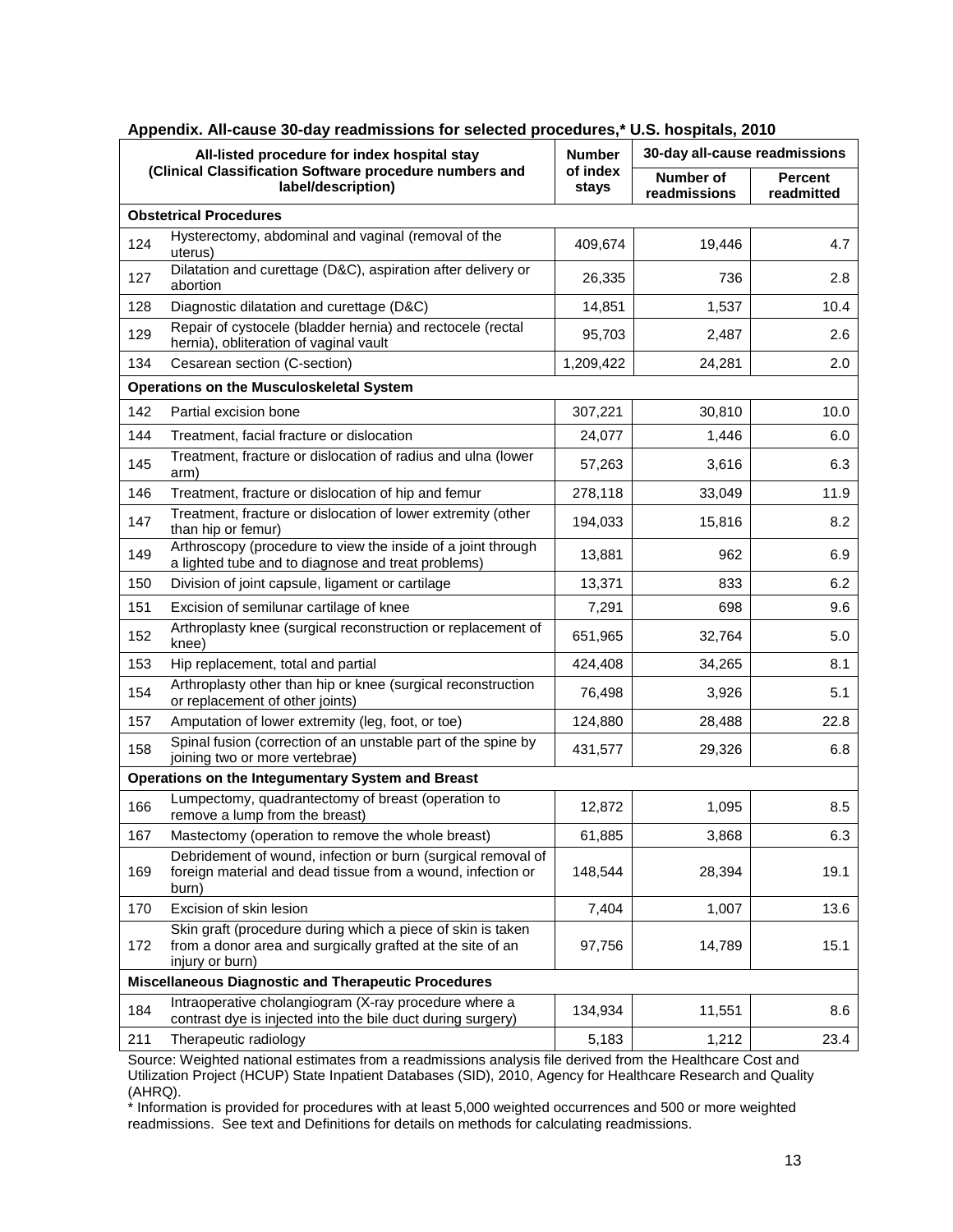#### **Data Source**

The estimates in this Statistical Brief are based on a readmissions analysis file that was created with the Healthcare Cost and Utilization Project (HCUP) State Inpatient Databases (SID). These databases include reliable, verified synthetic patient identifiers that can be used to track a person across hospitals within a State. Estimates were taken from HCUPnet, the online query system that provides free access to information from HCUP: [http://hcupnet.ahrq.gov/.](http://hcupnet.ahrq.gov/) HCUPnet provides access to health statistics and information on hospital inpatient and emergency department utilization, and it includes analytic tables using the readmissions analysis file. HCUPnet contains additional detailed results and sortable tables that provide instant information on readmissions to the hospital within 30 days of discharge.

For 2010, readmissions data were available from 18 States: Alaska, Arkansas, California, Florida, Georgia, Hawaii, Louisiana, Massachusetts, Mississippi, Missouri, Nebraska, New Mexico, New York, South Carolina, Tennessee, Utah, Virginia, and Washington. These 18 States are geographically dispersed and account for 46 percent of the total U.S. resident population and 45 percent of the total U.S. hospitalizations. The readmissions analysis file included 14.0 million unweighted discharges.

The study population in this readmissions analysis file included discharges from community, nonrehabilitation, nonspecialty hospitals. Weights for national estimates were developed using poststratification on hospital characteristics (Census region, urban-rural location, teaching capabilities, bed size, and control/ownership) and patient age groups.

#### **Definitions**

#### *Procedures, ICD-9-CM, and Clinical Classifications Software (CCS)*

*All-listed procedures* include all procedures performed during the hospital stay whether for definitive treatment or for diagnostic or exploratory purposes.

ICD-9-CM is the International Classification of Diseases, Ninth Revision, Clinical Modification, which assigns numeric codes to procedures. There are approximately 4,000 ICD-9-CM procedure codes.

CCS categorizes procedure codes into clinically meaningful categories.<sup>9</sup> This "clinical grouper" makes it easier to quickly understand patterns of procedure use. CCS categories identified as "Other" typically are not reported; these categories include miscellaneous, otherwise unclassifiable procedures that may be difficult to interpret as a group.

#### *Readmissions*

The 30-day readmission rate is defined as the number of admissions for each procedure for which there was at least one subsequent hospital admission within 30 days, divided by the total number of admissions from January through November 2010. That is, when patients are discharged from the hospital, they are followed for 30 days in the data. If any readmission to the same or different hospital occurs during this time period, the admission is counted as a readmission. No more than one readmission is counted within the 30-day period, because the outcome measure assessed is "percentage of admissions who are readmitted." If a patient was transferred to a different hospital on the same day or was transferred within the same hospital, the two events were combined as a single stay and the second event was not counted as a readmission; that is, transfers were not considered a readmission. In the case of admissions for which there was more than one readmission in the 30-day period, the data presented in this Statistical Brief reflect the characteristics and costs of the first readmission.

Every qualifying hospital stay is counted as a separate index (starting point) admission. Thus, a single patient can be counted multiple times during the course of the January through November observation period. In addition, index admissions do not require a prior "clean period" with no hospitalizations; that is, a hospital stay may be a readmission for a prior stay and the index admission for a subsequent readmission. Admissions were disqualified from the analysis as index admissions if they could not be

l <sup>9</sup> HCUP Clinical Classifications Software (CCS). Healthcare Cost and Utilization Project (HCUP). U.S. Agency for Healthcare Research and Quality, Rockville, MD. Updated March 2013.

[http://www.hcup-us.ahrq.gov/toolssoftware/ccs/ccs.jsp.](http://www.hcup-us.ahrq.gov/toolssoftware/ccs/ccs.jsp) Accessed April 3, 2013.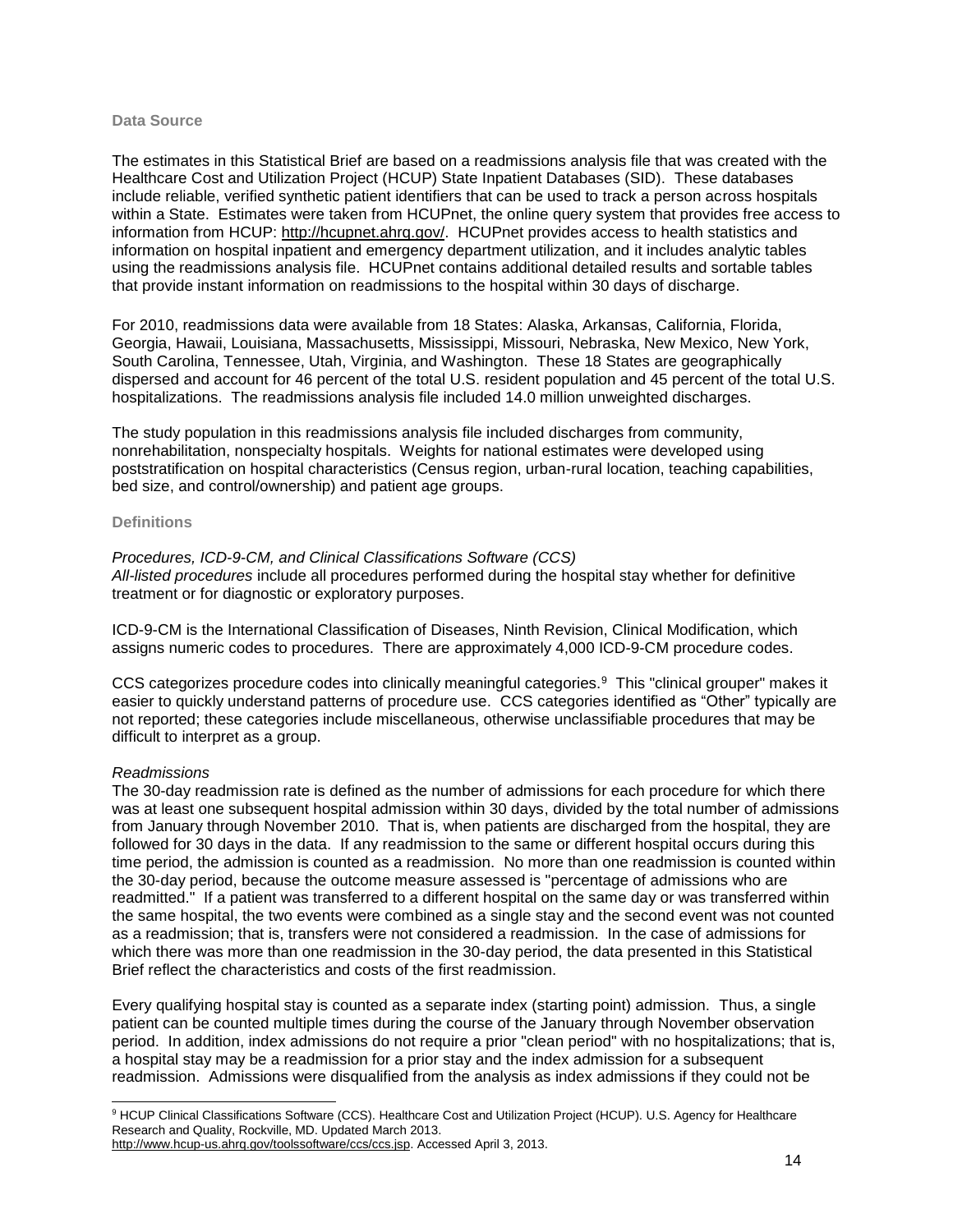followed for 30 days for one of the following reasons: (1) admissions in which the patient died in the hospital, (2) admissions missing information on length of stay, and (3) admissions discharged in December 2010.

#### *Types of hospitals included in HCUP*

HCUP is based on data from community hospitals, which are defined as short-term, non-Federal, general, and other hospitals, excluding hospital units of other institutions (e.g., prisons). HCUP data include obstetrics and gynecology, otolaryngology, orthopedic, cancer, pediatric, public, and academic medical hospitals. Excluded are long-term care, rehabilitation, psychiatric, and alcoholism and chemical dependency hospitals.

#### *Payer (Insurance Status)*

Payer is the expected payer for the hospital stay. To make coding uniform across all HCUP data sources, payer combines detailed categories into more general groups:

- Medicare: includes patients covered by fee-for-service and managed care Medicare
- Medicaid: includes patients covered by fee-for-service and managed care Medicaid. Patients covered by the State Children's Health Insurance Program (SCHIP) may be included here. Because most State data do not identify SCHIP patients specifically, it is not possible to present this information separately.
- Private Insurance: includes Blue Cross, commercial carriers, and private health maintenance organizations (HMOs) and preferred provider organizations (PPOs)
- Other: includes Worker's Compensation, TRICARE/CHAMPUS, CHAMPVA, Title V, and other government programs
- Uninsured: includes expected primary payer of "self-pay" and "no charge."

For this Statistical Brief, a hierarchy was used to assign the payer category based on the primary and secondary expected payer:

- If the primary or secondary expected payer indicates Medicare, then the payer category is assigned to Medicare. This categorization includes patients who are dually eligible for Medicare and Medicaid under Medicare.
- If not Medicare and the primary or secondary expected payer indicates Medicaid, then the payer category is Medicaid.
- If not Medicare or Medicaid and the primary or secondary expected payer indicates private insurance, then the payer category is private.
- If not Medicare, Medicaid, or private and the primary expected payer indicates self-pay or no charge, then the payer category is uninsured.
- Stays for other types of payers are not reported in this Statistical Brief because this is a mixed payer group and small numbers.

For this Statistical Brief, categorization of readmission counts by expected payer was based on the index stay.

#### **About HCUP**

HCUP is a family of powerful health care databases, software tools, and products for advancing research. Sponsored by the Agency for Healthcare Research and Quality (AHRQ), HCUP includes the largest allpayer encounter-level collection of longitudinal health care data (inpatient, ambulatory surgery, and emergency department) in the United States, beginning in 1988. HCUP is a Federal-State-Industry Partnership that brings together the data collection efforts of many organizations—such as State data organizations, hospital associations, private data organizations, and the Federal government—to create a national information resource.

HCUP would not be possible without the contributions of the following data collection Partners from across the United States: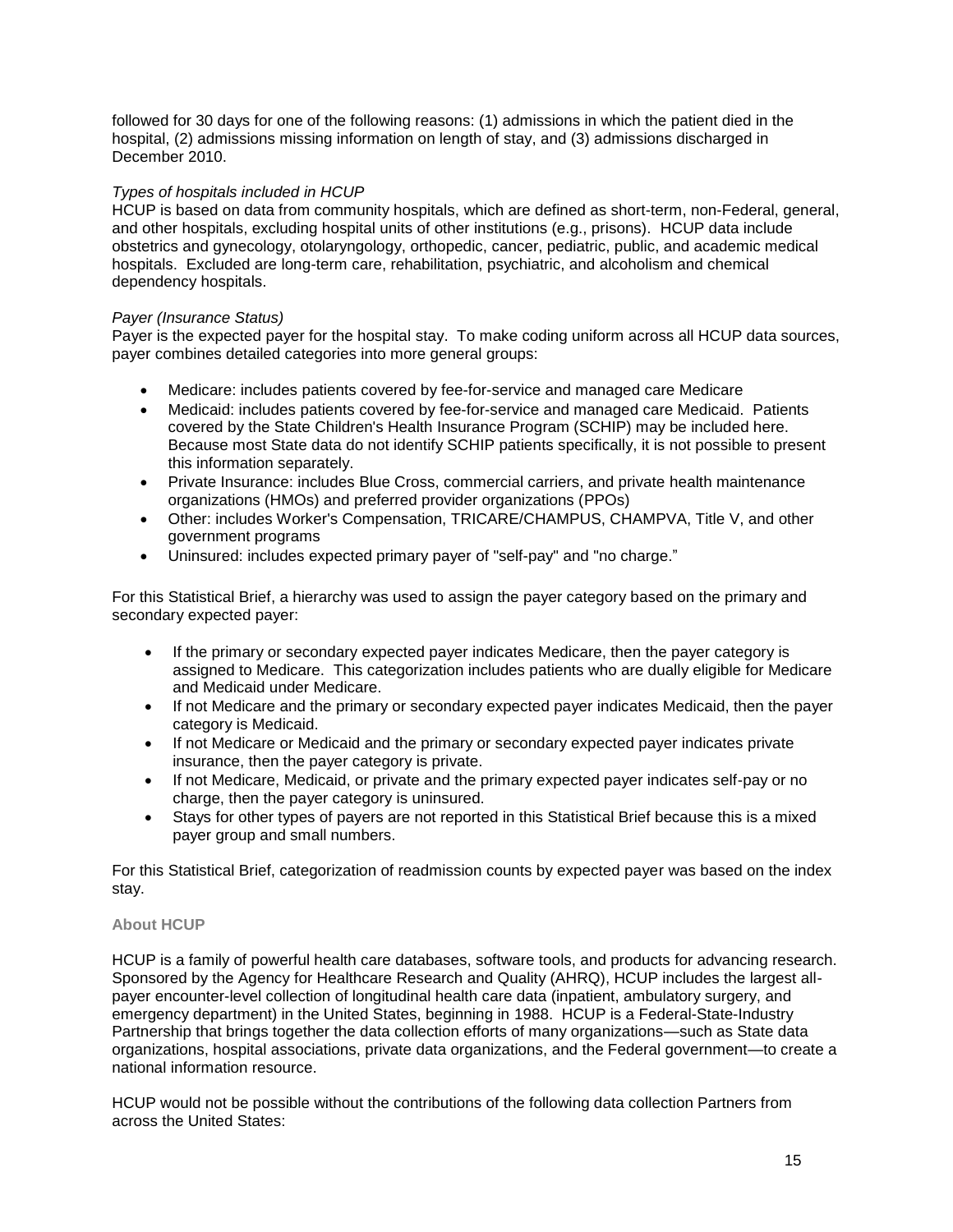**Alaska** State Hospital and Nursing Home Association **Arizona** Department of Health Services **Arkansas** Department of Health **California** Office of Statewide Health Planning and Development **Colorado** Hospital Association **Connecticut** Hospital Association **Florida** Agency for Health Care Administration **Georgia** Hospital Association **Hawaii** Health Information Corporation **Illinois** Department of Public Health **Indiana** Hospital Association **Iowa** Hospital Association **Kansas** Hospital Association **Kentucky** Cabinet for Health and Family Services **Louisiana** Department of Health and Hospitals **Maine** Health Data Organization **Maryland** Health Services Cost Review Commission **Massachusetts** Center for Health Information and Analysis **Michigan** Health & Hospital Association **Minnesota** Hospital Association **Mississippi** Department of Health **Missouri** Hospital Industry Data Institute **Montana** MHA - An Association of Montana Health Care Providers **Nebraska** Hospital Association **Nevada** Department of Health and Human Services **New Hampshire** Department of Health & Human Services **New Jersey** Department of Health **New Mexico** Department of Health **New York** State Department of Health **North Carolina** Department of Health and Human Services **North Dakota** (data provided by the Minnesota Hospital Association) **Ohio** Hospital Association **Oklahoma** State Department of Health **Oregon** Association of Hospitals and Health Systems **Oregon** Health Policy and Research **Pennsylvania** Health Care Cost Containment Council **Rhode Island** Department of Health **South Carolina** Budget & Control Board **South Dakota** Association of Healthcare Organizations **Tennessee** Hospital Association **Texas** Department of State Health Services **Utah** Department of Health **Vermont** Association of Hospitals and Health Systems **Virginia** Health Information **Washington** State Department of Health **West Virginia** Health Care Authority **Wisconsin** Department of Health Services **Wyoming** Hospital Association

#### **About the SID**

The HCUP State Inpatient Databases (SID) are hospital inpatient databases from data organizations participating in HCUP. The SID contain the universe of the inpatient discharge abstracts in the participating HCUP States, translated into a uniform format to facilitate multistate comparisons and analyses. Together, the SID encompass more than 95 percent of all U.S. community hospital discharges in 2010. The SID can be used to investigate questions unique to one State, to compare data from two or more States, to conduct market area variation analyses, and to identify State-specific trends in inpatient care utilization, access, charges, and outcomes.